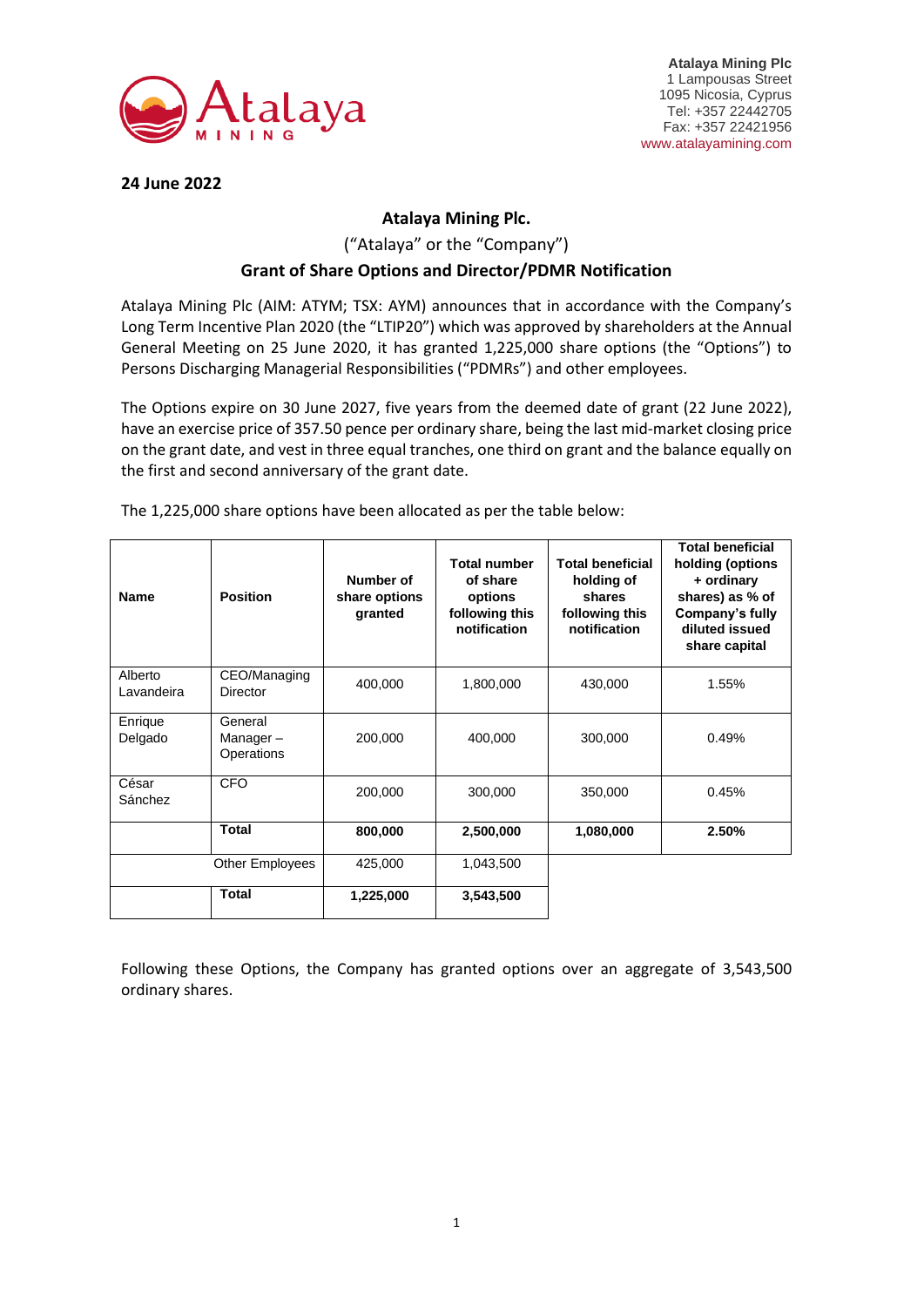

Set out below is the information required by Article 19(3) of the EU Market Abuse Regulation No 596/2014:

| 1  | Details of the person discharging managerial responsibilities/person closely associated                                                                                                              |                               |  |  |
|----|------------------------------------------------------------------------------------------------------------------------------------------------------------------------------------------------------|-------------------------------|--|--|
| a) | Name                                                                                                                                                                                                 | <b>Alberto Lavandeira</b>     |  |  |
| 2  | Reason for the notification                                                                                                                                                                          |                               |  |  |
| a) | Position/status                                                                                                                                                                                      | <b>CEO</b>                    |  |  |
| b) | Initial notification/Amendment                                                                                                                                                                       | <b>Initial notification</b>   |  |  |
| 3  | Details of the issuer, emission allowance market participant, auction platform, auctioneer or auction monitor                                                                                        |                               |  |  |
| a) | Name                                                                                                                                                                                                 | <b>Atalaya Mining Plc</b>     |  |  |
| b) | LEI                                                                                                                                                                                                  | 549300QNQPXVRXGXOX56          |  |  |
| 4  | Details of the transaction(s): section to be repeated for (i) each type of instrument; (ii) each type of transaction;<br>(iii) each date; and (iv) each place where transactions have been conducted |                               |  |  |
| a) | Description of the financial instrument, type of<br>instrument                                                                                                                                       | <b>Share options</b>          |  |  |
|    | Identification code                                                                                                                                                                                  | CY0106002112                  |  |  |
| b) | Nature of the transaction                                                                                                                                                                            | Share options grant           |  |  |
| c) | Price(s) and volume(s)                                                                                                                                                                               | <b>Price: 357.5p</b>          |  |  |
|    |                                                                                                                                                                                                      | Volume: 400,000 share options |  |  |
| d) | Aggregated information                                                                                                                                                                               | GBP 1,430,000.00              |  |  |
|    |                                                                                                                                                                                                      |                               |  |  |
| e) | Date of the transaction                                                                                                                                                                              | 22 June 2022                  |  |  |
| f) | Place of the transaction                                                                                                                                                                             | Outside a trading venue       |  |  |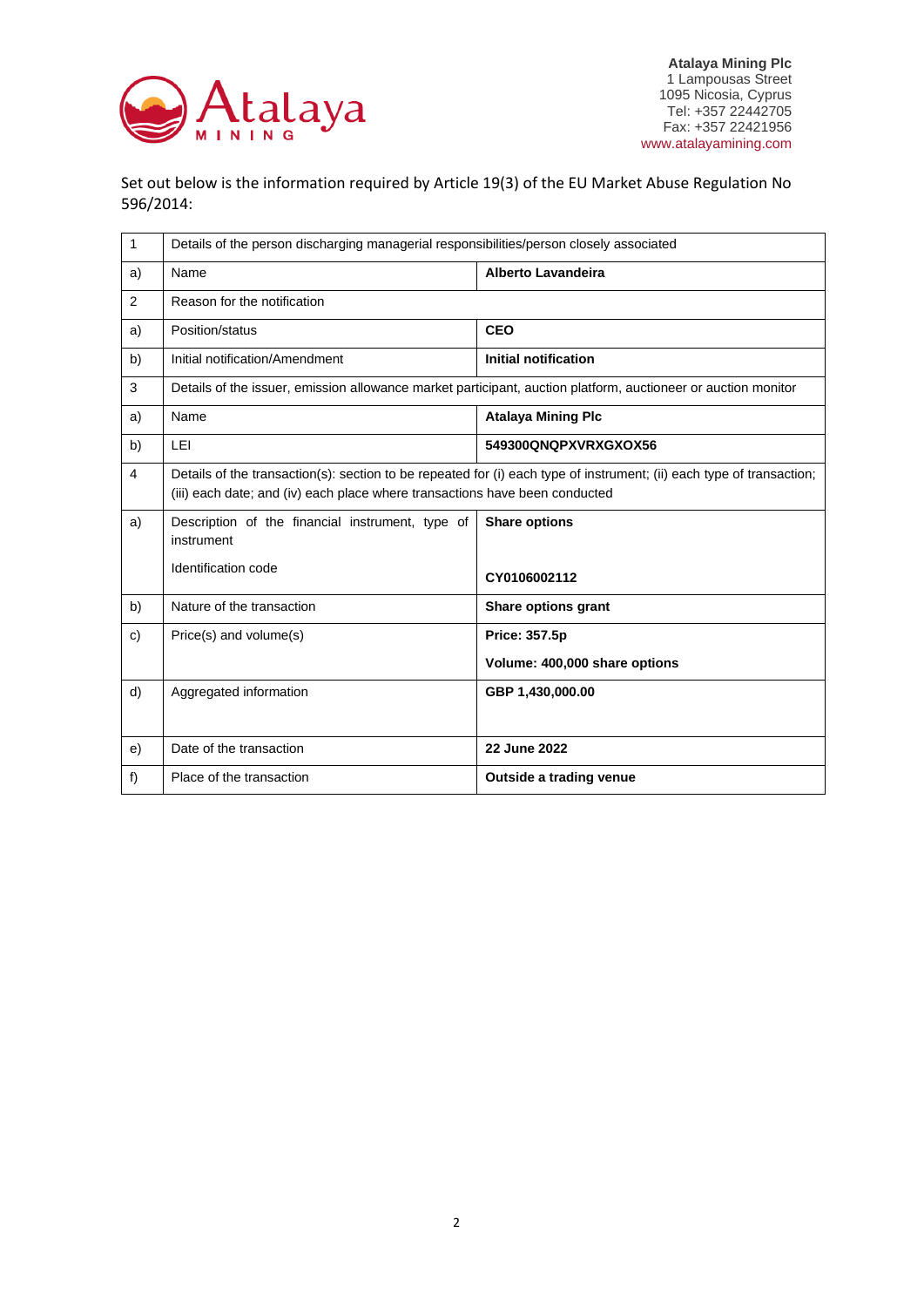

**Atalaya Mining Plc** 1 Lampousas Street 1095 Nicosia, Cyprus Tel: +357 22442705 Fax: +357 22421956 www.atalayamining.com

| 1              | Details of the person discharging managerial responsibilities/person closely associated                                                                                                              |                                     |  |
|----------------|------------------------------------------------------------------------------------------------------------------------------------------------------------------------------------------------------|-------------------------------------|--|
| a)             | Name                                                                                                                                                                                                 | <b>Enrique Delgado</b>              |  |
| $\overline{2}$ | Reason for the notification                                                                                                                                                                          |                                     |  |
| a)             | Position/status                                                                                                                                                                                      | <b>General Manager of Operation</b> |  |
| b)             | Initial notification/Amendment                                                                                                                                                                       | <b>Initial notification</b>         |  |
| 3              | Details of the issuer, emission allowance market participant, auction platform, auctioneer or auction monitor                                                                                        |                                     |  |
| a)             | Name                                                                                                                                                                                                 | <b>Atalaya Mining Plc</b>           |  |
| b)             | LEI                                                                                                                                                                                                  | 549300QNQPXVRXGXOX56                |  |
| 4              | Details of the transaction(s): section to be repeated for (i) each type of instrument; (ii) each type of transaction;<br>(iii) each date; and (iv) each place where transactions have been conducted |                                     |  |
| a)             | Description of the financial instrument, type of<br>instrument                                                                                                                                       | <b>Share options</b>                |  |
|                | Identification code                                                                                                                                                                                  | CY0106002112                        |  |
| b)             | Nature of the transaction                                                                                                                                                                            | Share options grant                 |  |
| c)             | Price(s) and volume(s)                                                                                                                                                                               | <b>Price: 357.5p</b>                |  |
|                |                                                                                                                                                                                                      | Volume: 200,000 share options       |  |
| d)             | Aggregated information                                                                                                                                                                               | GBP 715,000.00                      |  |
|                |                                                                                                                                                                                                      |                                     |  |
| e)             | Date of the transaction                                                                                                                                                                              | 22 June 2022                        |  |
| f)             | Place of the transaction                                                                                                                                                                             | Outside a trading venue             |  |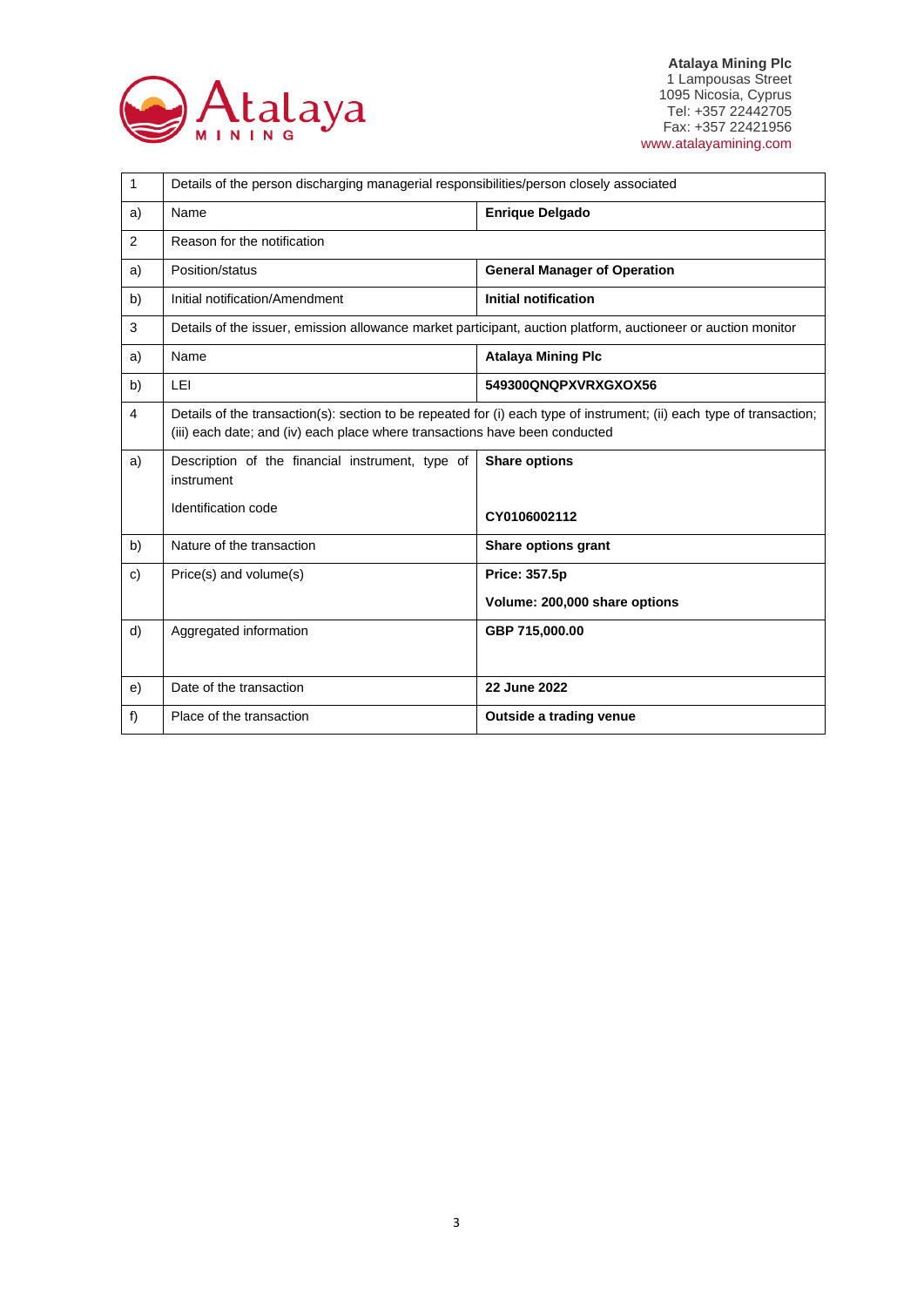

| 1  | Details of the person discharging managerial responsibilities/person closely associated                                                                                                              |                               |  |
|----|------------------------------------------------------------------------------------------------------------------------------------------------------------------------------------------------------|-------------------------------|--|
| a) | Name                                                                                                                                                                                                 | <b>Cesar Sanchez</b>          |  |
| 2  | Reason for the notification                                                                                                                                                                          |                               |  |
| a) | Position/status                                                                                                                                                                                      | <b>CFO</b>                    |  |
| b) | Initial notification/Amendment                                                                                                                                                                       | <b>Initial notification</b>   |  |
| 3  | Details of the issuer, emission allowance market participant, auction platform, auctioneer or auction monitor                                                                                        |                               |  |
| a) | Name                                                                                                                                                                                                 | <b>Atalaya Mining Plc</b>     |  |
| b) | LEI                                                                                                                                                                                                  | 549300QNQPXVRXGXOX56          |  |
| 4  | Details of the transaction(s): section to be repeated for (i) each type of instrument; (ii) each type of transaction;<br>(iii) each date; and (iv) each place where transactions have been conducted |                               |  |
| a) | Description of the financial instrument, type of<br>instrument                                                                                                                                       | <b>Share options</b>          |  |
|    | Identification code                                                                                                                                                                                  | CY0106002112                  |  |
| b) | Nature of the transaction                                                                                                                                                                            | Share options grant           |  |
| c) | Price(s) and volume(s)                                                                                                                                                                               | <b>Price: 357.5p</b>          |  |
|    |                                                                                                                                                                                                      | Volume: 200,000 share options |  |
| d) | Aggregated information                                                                                                                                                                               | GBP 715,000.00                |  |
|    |                                                                                                                                                                                                      |                               |  |
| e) | Date of the transaction                                                                                                                                                                              | 22 June 2022                  |  |
| f) | Place of the transaction                                                                                                                                                                             | Outside a trading venue       |  |

## **Contacts:**

| <b>Newgate Communications</b>                        | Elisabeth Cowell / Axaule Shukanayeva / Max Richardson | +44 20 3757 6880 |
|------------------------------------------------------|--------------------------------------------------------|------------------|
| <b>4C Communications</b>                             | Carina Corbett                                         | +44 20 3170 7973 |
| <b>Canaccord Genuity</b><br>(NOMAD and Joint Broker) | Henry Fitzgerald-O'Connor / James Asensio              | +44 20 7523 8000 |
| <b>BMO Capital Markets</b><br>(Joint Broker)         | Tom Rider / Andrew Cameron                             | +44 20 7236 1010 |
| Peel Hunt LLP<br>(Joint Broker)                      | Ross Allister / David McKeown                          | +44 20 7418 8900 |

## **About Atalaya Mining Plc**

Atalaya is an AIM and TSX-listed mining and development group which produces copper concentrates and silver by-product at its wholly owned Proyecto Riotinto site in southwest Spain. Atalaya's current operations include the Cerro Colorado open pit mine and a modern 15 Mtpa processing plant, which has the potential to become a centralised processing hub for ore sourced from its wholly owned regional projects around Riotinto that include Proyecto Masa Valverde and